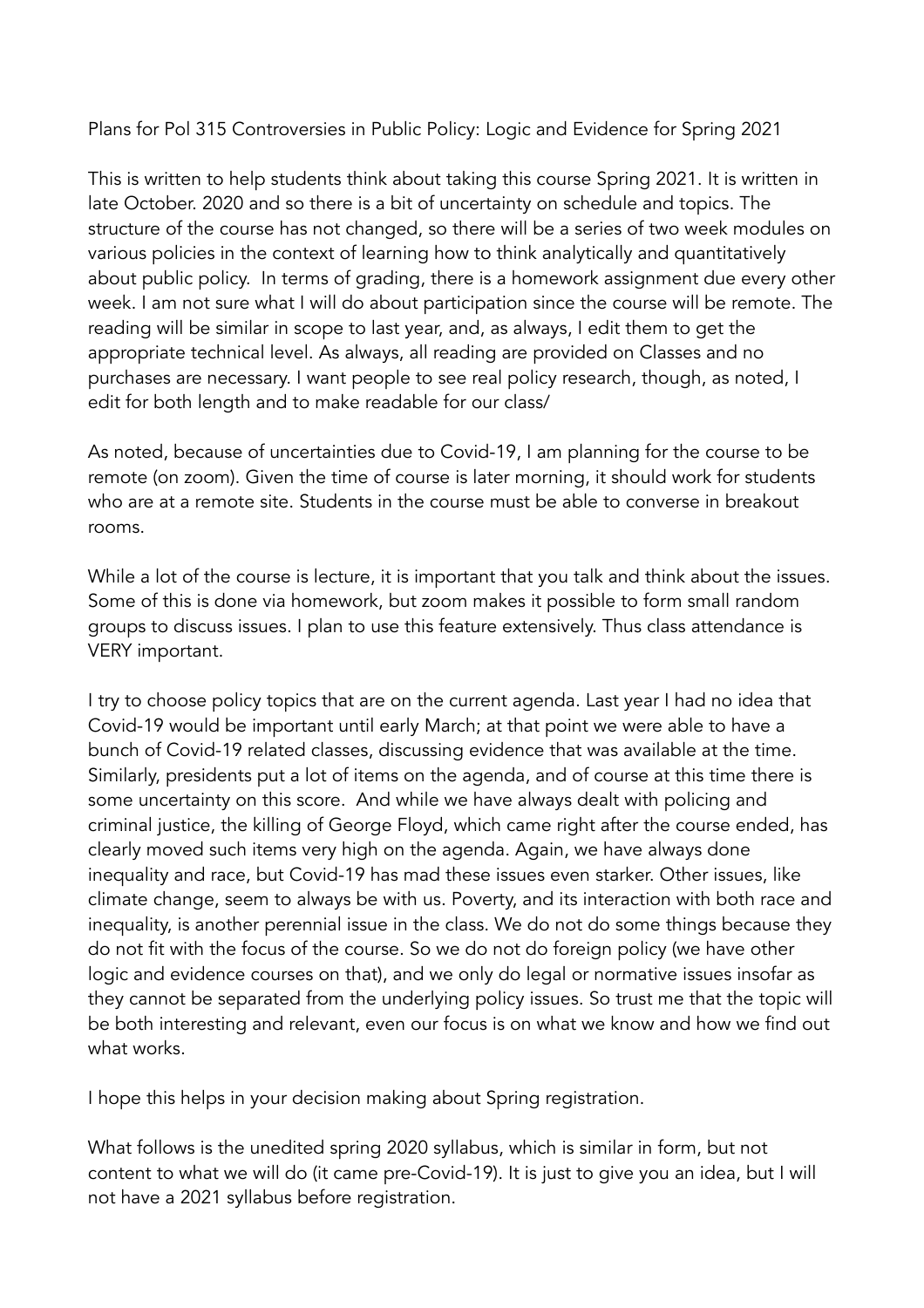POL-UA.315 Controversies in Public Policy: Logic and Evidence Spring 2020 MW 11-12:15 GCASL 369

Prof. Nathaniel Beck 19 W. 4th St., Rm. 407 [Email](mailto:nathaniel.beck@nyu.edu)

Grader: Julieta Valenzuela [Email](mailto:%20jv1498@nyu.edu)

Office Hours: By appointment or catch me after class. To schedule, send email. I am happy to arrange convenient appointments; confirm by email any appointments scheduled right after class. Because NY State appears to like silly rules, my formal office hours are MW 12:15-1:15. I am always happy to chat in GCASL right after class. Since the formal office hours are very limited, it is much better for you (and me) to simply arrange appointments by email. If you need to SMS me (to tell me you are running late for an appointment or I am not in my office for a scheduled appointment) my cell is 347-225-5564 but do not use other than for scheduling purposes. Only contact Julia directly in case of some obvious grading question.

This course is about using logic to think about issues of public policy and evidence to do the same thing. One way to think about this course is it is mostly about evidence based policy making: making schools better, designing health policy and dealing with climate change (with tons of other policy applications possible, see below for topic choice). We can also see this course as drawing from political science, public policy, economics (applied micro-economics and behavioral economics), data science (using the work of others, not learning the methods!) and statistics (interpretation of standard statistics and research design).

 For a variety of reasons we will only deal with domestic issues. The issues chosen are important topics of public policy, typically on the "Overton Window" (the set of policies that are currently on the political agenda). We discuss policies where the methods of the course can contribute to your understanding and also are not covered in more detail elsewhere (eg trade and taxes). Thus for the first year we will discuss Jerry Yang's proposed version of the universal basic income. Similarly, we need to discuss the various Democrats proposals for making Obamacare more universal.

This year I am stressing n the methods by looking at the issues and research rather than reading about the methods per se. One other difference from previous years is that there will more discussion of getting interesting data (using web sites that allow for graphical analysis right on the site). This will all become clear (er) during the course.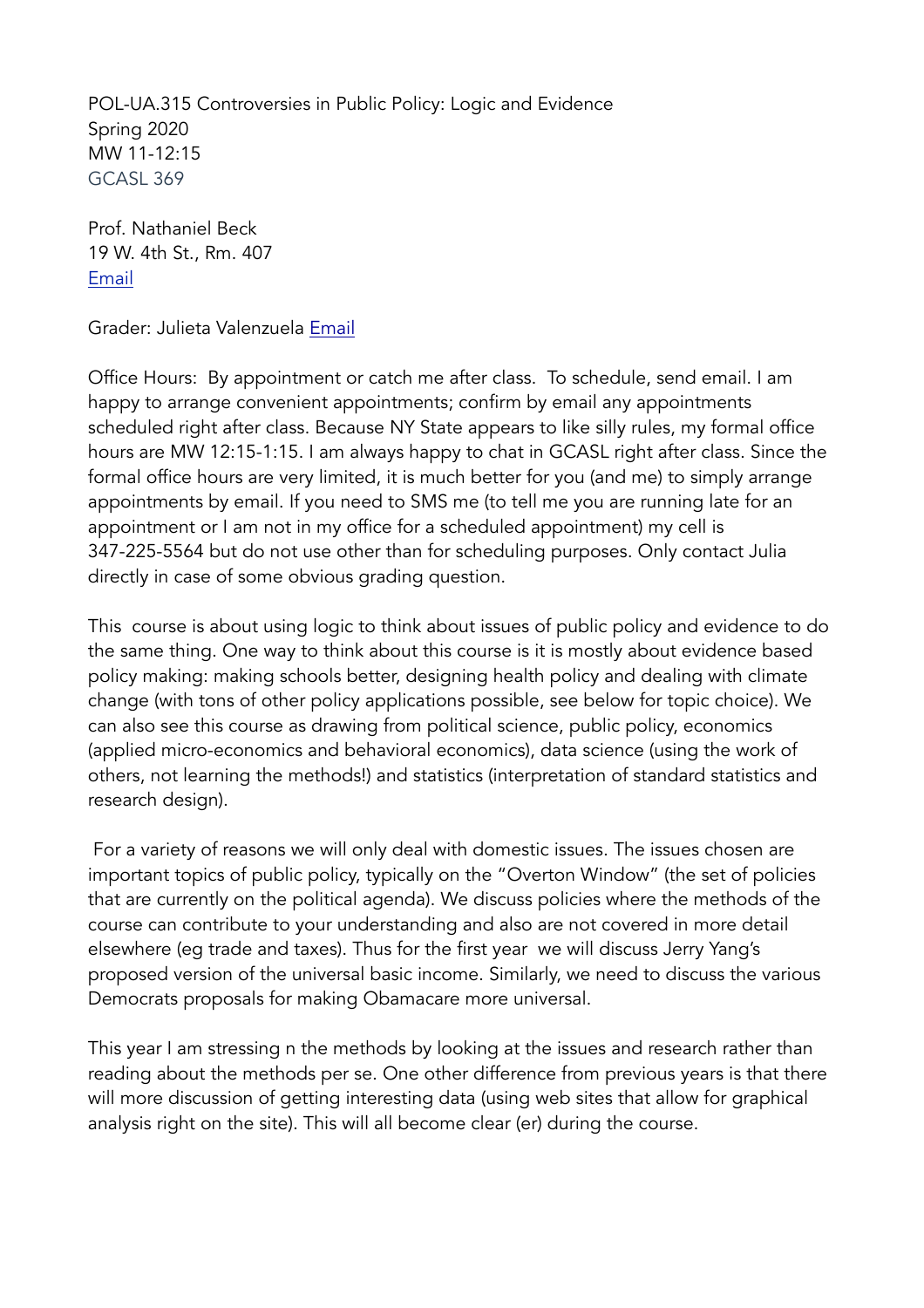All readings are on classes and are free. No software of any kind or needed. If you have a tablet or notebook please bring it to class. You can do some stuff on an iPhone but screen is too small.

ASSIGNMENTS AND GRADING DETAILS (specifics :will be provided on Classes in a timely way)

There are 7 homework exercises. These vary by area but usually ask for some analysis, perhaps looking at some data (from a web site which enables the drawing of graphs so only screen shots are needed) and some interpretation of policy research. For simplicity, each counts equally (12 points each) and each involves perhaps 5 or so pages of writing (and some reading). Thus homeworks are 84% of your grade. For simplicity homeworks are graded on a 0-10 scale, with effort counting towards that grade.

Because I want you to talk (and think), participation is critical. In class we will sometimes break into small groups, with the groups discussing for a few minutes and then reporting back to the class. There will also be specific policy forums on classes (where I set the topics). Participation is 16% of your grade.

To encourage participation and for me to know what you know, and to make the participation portion of your grade a bit more objective, we use Pearson's [Learning Catalytics](https://bit.ly/2T5ohIg) (buy via this link). Best would be if you bought before first day of class, but if you want to postpone or have joined late, no worries. If you miss a few classes, no worries. If you miss a bunch for a good reason (health), let me know,

## You will note there are NO exams!

## PLAGIARISM

Plagiarism is a VERY serious issue in the internet era. You should know what plagiarism is and avoid it. If you feel you are close to the line, but to be safe and give a source than be sorry. Since you will be making heavy use of web pages, please always give url's. Citations may be informal (name, author, url or whatever, url so it is easy to see and find the source). Also feel free to add in parentheses something like "this argument paraphrase that of Smith, with informal cite).

I hope that the assignments are both sufficiently unique and perhaps sufficiently interesting that there will be no plagiarism. But if my optimistic outlook is incorrect, the first instance of plagiarism will result in a zero on that assignment. A second instance will result in an F in the course and a notification of CAS.

## READINGS AND OVERHEADS AND SUBMITTING ASSIGNEMTNS

Readings will be posted on classes a week or so before they are discussed in class.